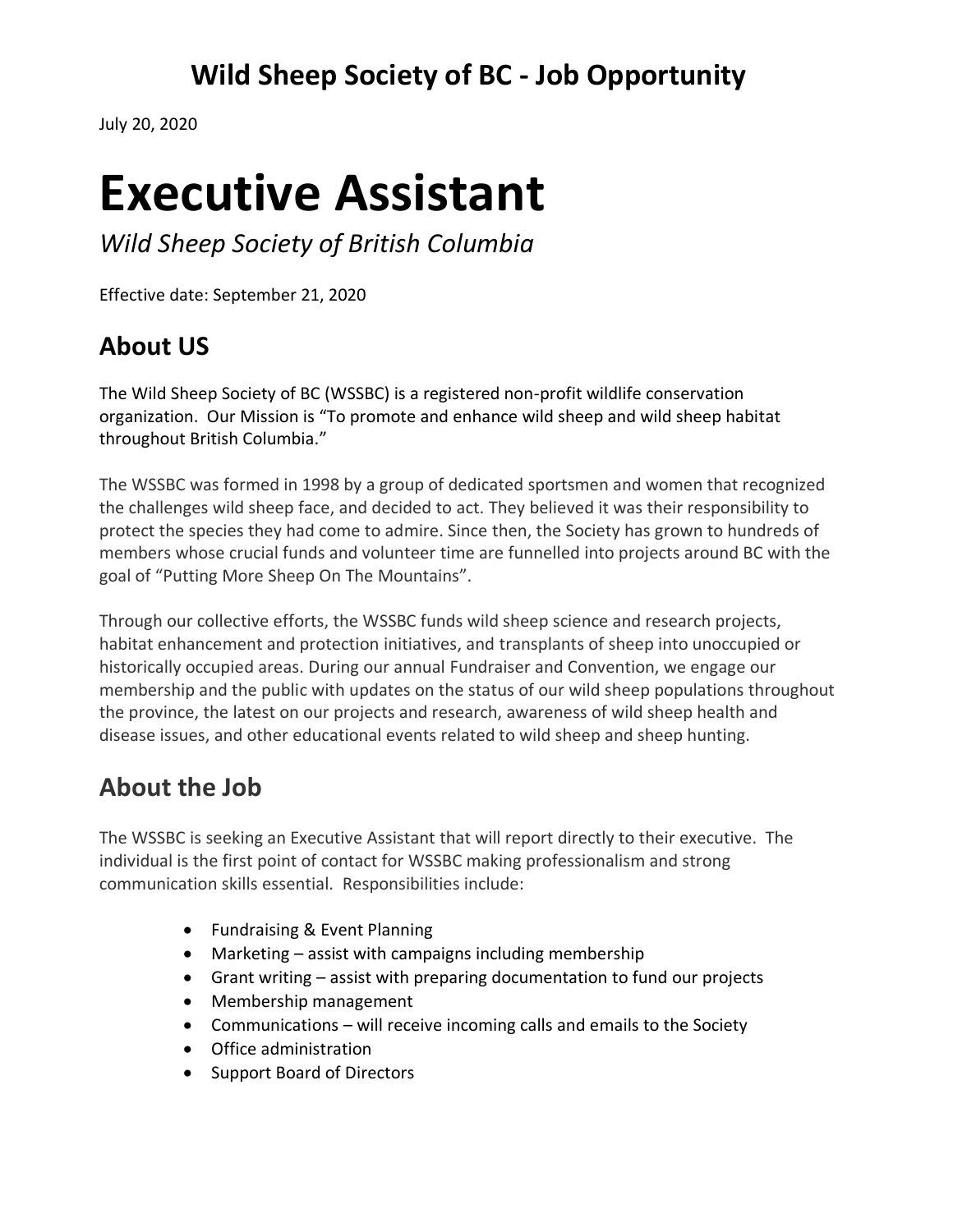#### **Skills and Qualifications**

- Minimum of Grade 12 education
- Must be 19 years or older
- Valid driver's licence
- Post-secondary education would be an asset
- Passion for wildlife and conservation
- Highly motivated, self starter
- Background in non-profit/volunteer organizations, fundraising is an asset.
- Excellent team player, able to take direction from the WSSBC Executive.
- Strong organizational skills.
- Familiar with Microsoft Office products.
- Experience in WordPress and Membership Works is an asset.
- Demonstrate a willingness to be flexible and versatile in the workplace.

#### **Compensation**

- Negotiable depending on time commitment, qualifications and responsibilities
- Probation period of 6 months followed by review
- Contract position, however this is a permanent position
- Travel expenses paid

#### **Working Conditions**

- Full time.
- Work from home, but our mission may sometimes take you to non-standard workplaces. Our office is located in Abbotsford so residence in the Lower Mainland area is preferred.
- Work a standard work week, but will be required occasionally on evenings, weekends, or extended hours.

## **Application Process**

Interested parties should complete the application form included below and email it along with a recent resume to [kstelter@wildsheepsociety.com.](mailto:kstelter@wildsheepsociety.com)

Application deadline Friday, August 21<sup>st</sup>, 2020

Interviews:  $\frac{1}{24}$  August 24<sup>th</sup> – August 28<sup>th</sup>

Start Date: September 21<sup>st</sup>, 2020